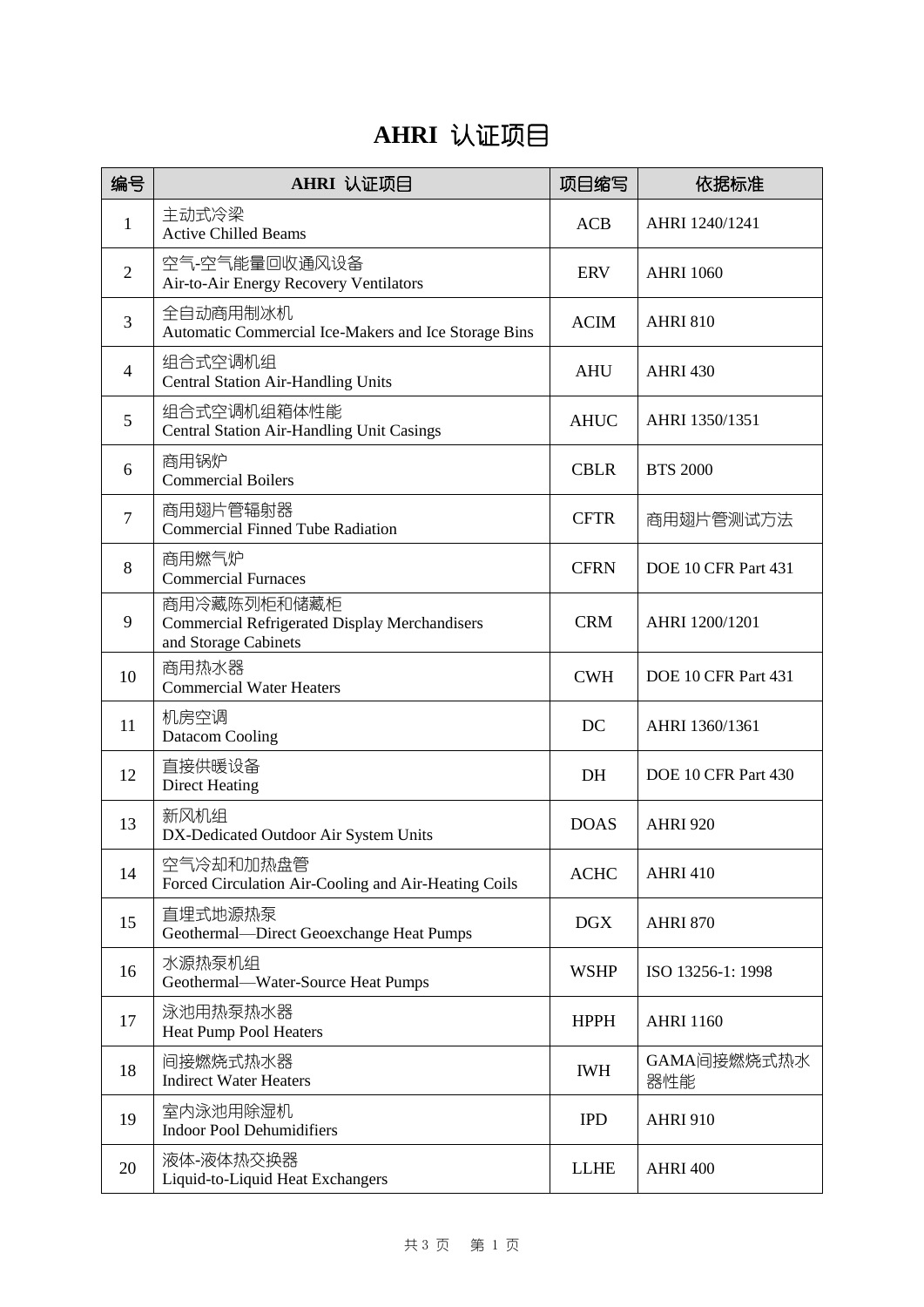| 编号 | AHRI 认证项目                                                                                                          | 项目缩写        | 依据标准                |
|----|--------------------------------------------------------------------------------------------------------------------|-------------|---------------------|
| 21 | 液体-液体钎焊&熔结板式热交换器<br>Liquid-to-Liquid Brazed & Fusion Bonded Plate Heat<br>Exchangers                               | <b>LLBF</b> | <b>AHRI 400</b>     |
| 22 | 低压离心冷水机组用不凝性气体净化设备<br>Non-Condensable Gas Purge Equipment for Use with<br>Low Pressure Centrifugal Liquid Chillers | PRGE        | <b>AHRI 580</b>     |
| 23 | 一体式空调机组<br>Packaged Terminal Air Conditioners                                                                      | <b>PTAC</b> | AHRI 310/380        |
| 24 | 一体式热泵机组<br>Packaged Terminal Heat Pumps                                                                            | <b>PTHP</b> | AHRI 310/380        |
| 25 | 再生制冷剂<br><b>Reclaimed Refrigerant</b>                                                                              | <b>RECL</b> | <b>AHRI 700</b>     |
| 26 | 制冷剂回收/再生设备<br>Refrigerant Recovery/Recycling Equipment                                                             | <b>RRRE</b> | <b>AHRI 740</b>     |
| 27 | 制冷剂测试实验室<br><b>Refrigerant Testing Laboratory</b>                                                                  | <b>RTL</b>  | <b>AHRI 700</b>     |
| 28 | 家用地板式电暖器<br><b>Residential Baseboard Radiation</b>                                                                 | <b>RBR</b>  | 家用地板式电暖器测试<br>方法    |
| 29 | 家用锅炉<br><b>Residential Boilers</b>                                                                                 | <b>RBLR</b> | DOE 10 CFR Part 430 |
| 30 | 家用燃气炉<br><b>Residential Furnaces</b>                                                                               | <b>RFRN</b> | DOE 10 CFR Part 430 |
| 31 | 家用热水器<br><b>Residential Water Heaters</b>                                                                          | <b>RWH</b>  | DOE 10 CFR Part 430 |
| 32 | 风机盘管<br>Room Fan-Coil                                                                                              | <b>RFC</b>  | <b>AHRI 440</b>     |
| 33 | 柜式空调机组<br><b>Single Packaged Vertical Air Conditioners</b>                                                         | <b>SPVA</b> | <b>AHRI 390</b>     |
| 34 | 柜式热泵机组<br><b>Single Packaged Vertical Heat Pumps</b>                                                               | <b>SPVH</b> | <b>AHRI 390</b>     |
| 35 | 运输用冷藏设备<br><b>Transport Refrigeration</b>                                                                          | TR          | <b>AHRI 1110</b>    |
| 36 | 冷风机<br><b>Unit Coolers</b>                                                                                         | <b>UC</b>   | <b>AHRI 420</b>     |
| 37 | 通风机组<br><b>Unit Ventilators</b>                                                                                    | <b>UVNT</b> | <b>AHRI 840</b>     |
| 38 | 单元式空调机组<br>Unitary Small Air Conditioner Equipment (includes<br>Mix-Match Coils)                                   | <b>USAC</b> | AHRI 210/240        |
| 39 | 单元式热泵机组<br>Unitary Small Heat Pump Equipment (includes<br>Mix-Match Coils)                                         | <b>USHP</b> | AHRI 210/240        |
| 40 | 大型单元式设备<br><b>Unitary Large Equipment</b>                                                                          | <b>ULE</b>  | AHRI 340/360/365    |